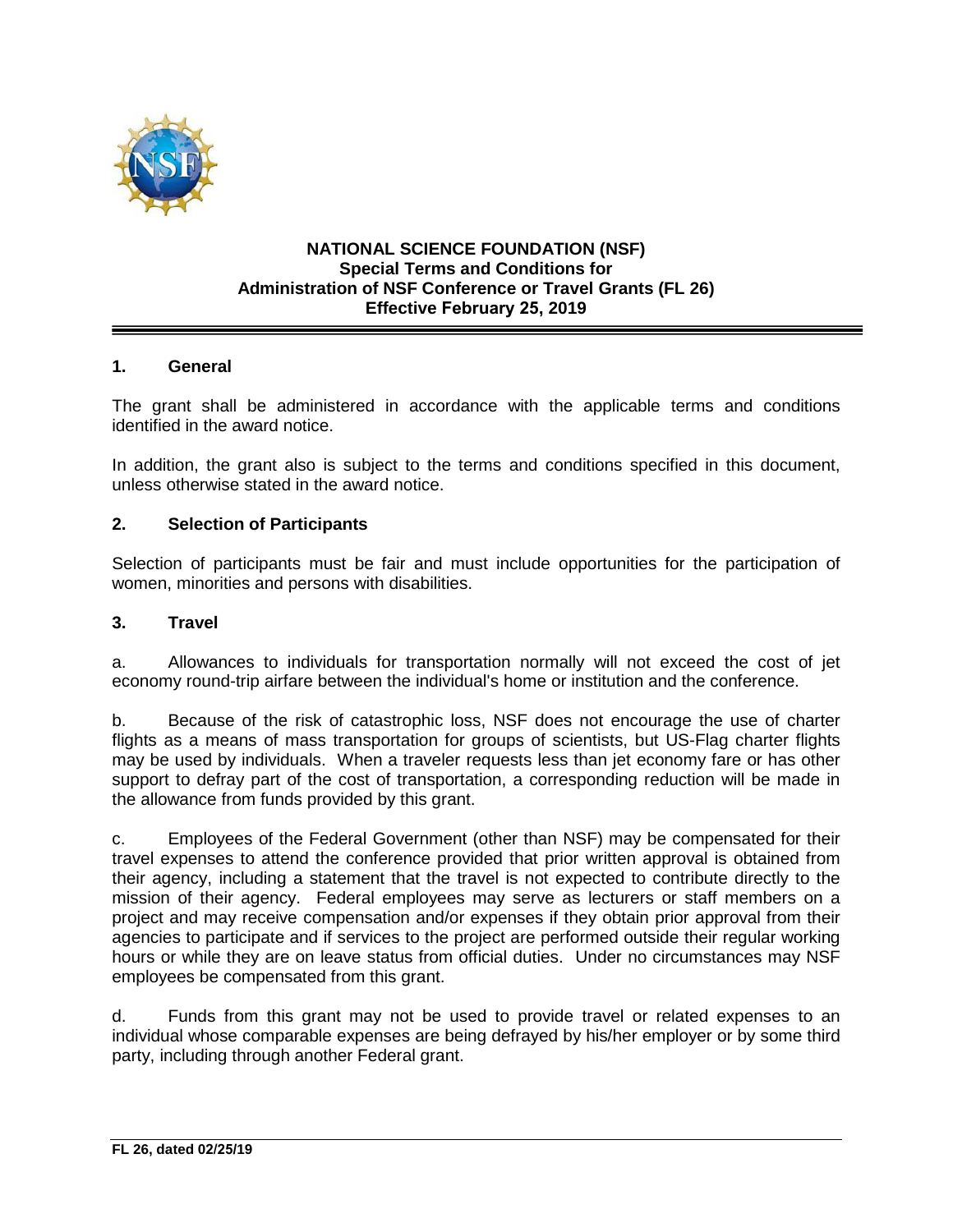e. Funds provided by this grant may not be used for travel or per diem expenses of dependents.

f. Further NSF approval of separate trips by persons to attend the conference is not required.

g. Any air transportation to, from, between, or within a country other than the US of persons or property, the expense of which will be assisted by NSF funding, must be performed in accordance with Article 14, "*Travel*" of the NSF *Agency Specific Requirements* (ASR) to the *Research Terms and Conditions* (RTC).

h. NSF assumes no responsibility for securing passports or visas required by any person because of his/her participation in an NSF-supported project.

i. Costs of entertainment, amusement, diversion and social activities and any costs directly associated with such activities (such as tickets to shows or sports events, and related meals, lodging, rentals, transportation and gratuities) are unallowable. Expenses of grantee employees who are not on travel status, serving as hosts, or otherwise participating at meals that are primarily social occasions involving speakers or consultants are not allowable, even if the costs of the speaker or consultant are allowable.

The grantee also must consult the NSF *Proposal & Award Policies & Procedures Guide* (PAPPG) [Chapter II.E.7,](https://www.nsf.gov/pubs/policydocs/pappg19_1/pappg_2.jsp#IIE7) which provides additional coverage on allowability of costs associated with conferences.

## **4. Harassment-Free Environment**

For any grant that provides support for an NSF-sponsored conference (in whole or in part), the grantee is required to have a policy or code-of-conduct that addresses sexual harassment, other forms of harassment, and sexual assault, and that includes clear and accessible means of reporting violations of the policy or code-of-conduct. The policy or code-of-conduct must be disseminated to conference participants prior to attendance at the conference as well as made available at the conference itself.

### **5. Program Income**

In lieu of Article 30.b "*Program Income*", of the NSF ASR to the *Research Terms and Conditions*, substitute the following:

Unless otherwise specified in the grant, program income received or accruing to the grantee during the period of the grant should be designated for deductive treatment and must be remitted to NSF by crediting costs otherwise chargeable against the grant. Program Income in excess of the grant will be remitted to NSF electronically or by check payable to the National Science Foundation.

# **6. Reporting Requirements**

The grantee will ensure that the Principal Investigator(s)(PIs)/Project Director(s) (PDs) and co-PIs/co-PDs under a travel grant accept responsibility for reporting on the traveler's participation in the conference. The report should be submitted electronically, via Research.gov. The report should include: (1) a description of the participant selection process; (2) a list of persons for